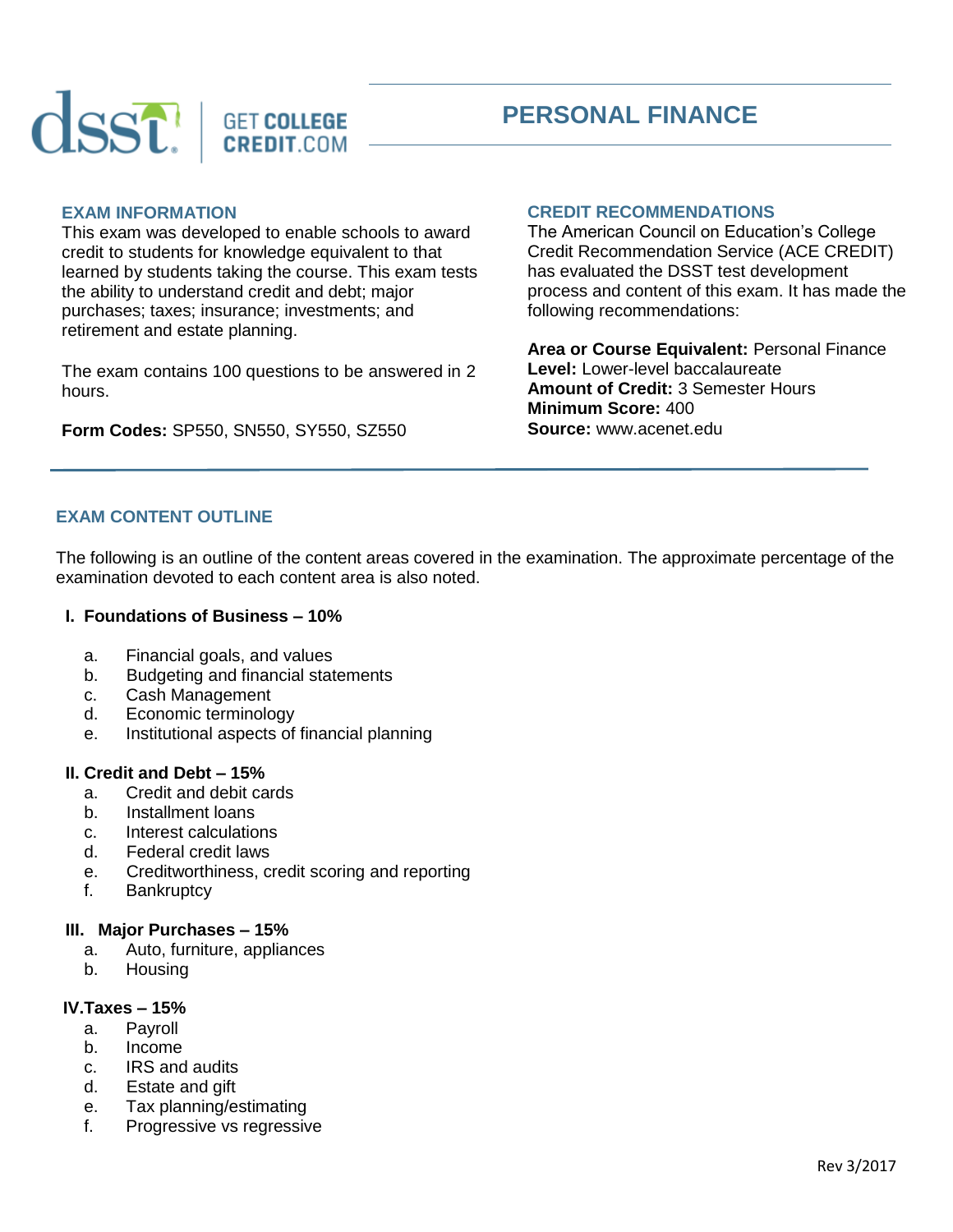- g. Other (excise, property, sales, gas)
- h. Tax Professionals

## **V. Insurance – 15%**

- a. Risk management
- b. Life policies
- c. Property and liability policies
- d. Health, disability and long-term care policies
- e. Specialty insurance (e.g. professional, malpractice, antiques)
- f. Insurance analysis and sources of information

## **VI.Investments – 15%**

- a. Liquid Assets
- b. Bonds
- c. Equities
- d. Mutual funds and exchange traded funds
- e. Other (e.g. commodities, precious metals, real estate, derivatives)
- f. Sources of information
- g. Time value of money
- h. Asset/portfolio allocation

## **VII.Retirement and Estate Planning – 15%**

- a. Terminology (vesting, maturity, rollovers)
- b. Qualified retirement accounts (e.g IRA, Roth, IRA, SEP, Keogh, 401(k), 403(b))
- c. Social security benefits
- d. Wills, trusts and estate planning
- e. Tax-deferred annuities

### **REFERENCES**

Below is a list of reference publications that were either used as a reference to create the exam, or were used as textbooks in college courses of the same or similar title at the time the test was developed. You may reference either the current edition of these titles or textbooks currently used at a local college or university for the same class title. It is recommended that you reference more than one textbook on the topics outlined in this fact sheet.

You should begin by checking textbook content against the content outline provided before selecting textbooks that cover the test content from which to study.

Sources for study material are suggested but not limited to the following:

- 1. *Personal Financial Planning,* 13th Edition, 2014, Gitman, Joehnk, and Billingsley, Cengage Learning.
- 2. *Personal Finance,* 11th Edition, 2014, Kapoor, Dlabay, and Hughes, McGraw-Hill.

#### **SAMPLE QUESTIONS**

All test questions are in a multiple-choice format, with one correct answer and three incorrect options. The following are samples of the types of questions that may appear on the exam.

- 1. Which of the following resources could be used to evaluate the financial strength of an insurance company?
	- a. Morningstar
	- b. Best's
	- c. Dun & Bradstreet
	- d. Standard and Poor's
- 2. Joe and Betty are both recent college graduates in their mid-20s and are working at junior executive